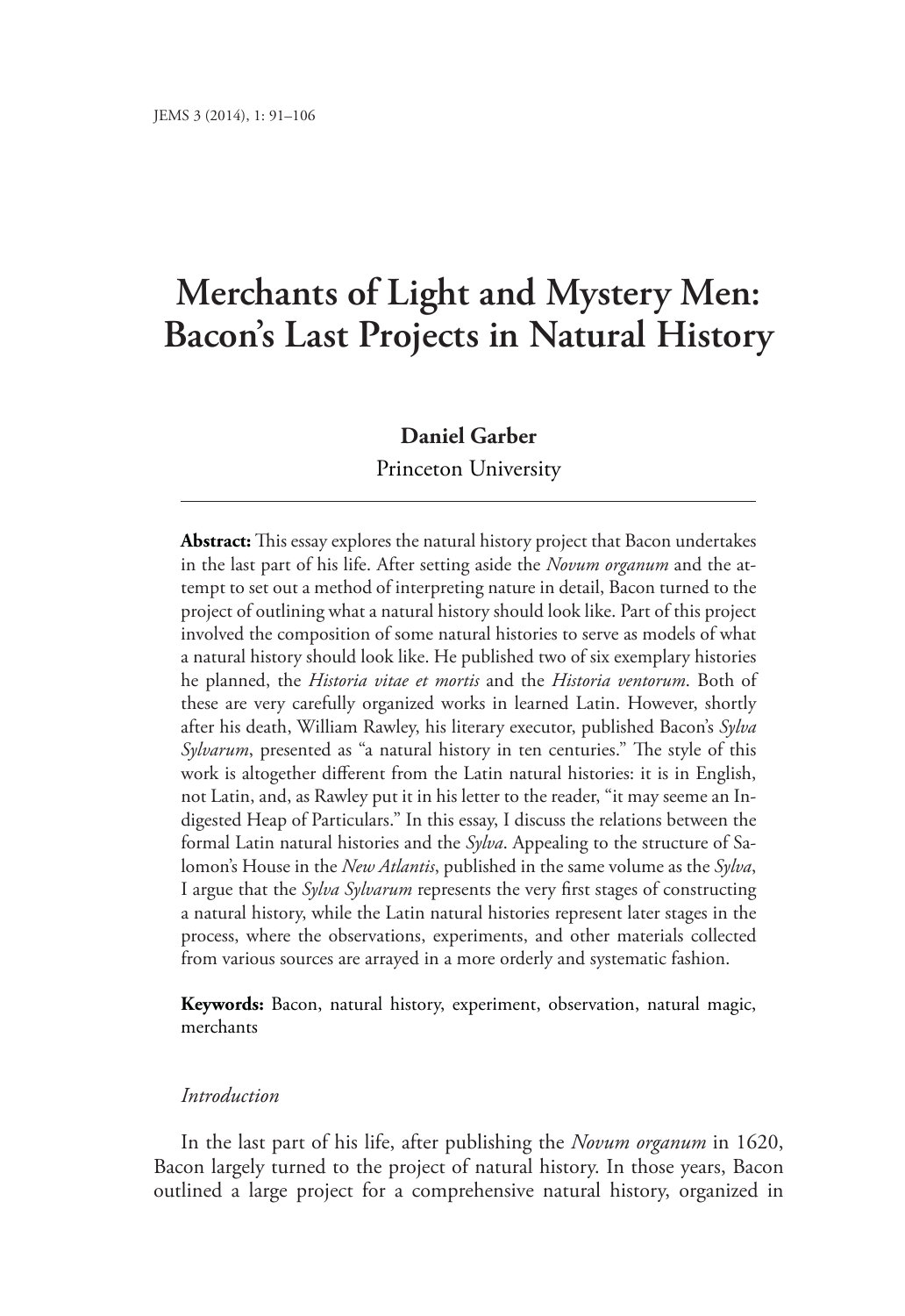different ways in different texts. Though he may have originally had the idea of saying something about each of the many, many natural histories that he had proposed in his comprehensive program, in the end he settled on just a few model histories, six to be exact, and succeeded in writing two, the *Historia vitae et mortis* (*History of Life and Death*), and the *Historia ventorum* (*History of the Winds*), and made significant progress on a third, the *Historia densi et rari* (*History of Dense and Rare*)*.* As I will discuss in more detail, these are carefully organized and carefully composed texts, written in learned Latin, which wear their status as paradigmatic texts on their faces. However, immediately after he died, there appeared a different kind of work, the *Sylva Sylvarum*, a much more chaotic work, much more tenuously organized, in English and looking for all the world like a popular miscellany, hardly a model of natural history. But yet, it is called a natural history, and in the introduction written by William Rawley, Bacon's literary executor, presented as a kind of model of what a natural history is supposed to be. This, then, is my question: how are we to read the *Sylva*? How can we fit it into Bacon's conception of what a natural history is supposed to be doing? How can both the Latin natural histories and the English *Sylva* be models of Bacon's natural history?

I will begin with a brief discussion of the project for a natural history, as Bacon formulated it in the early 1620s, and how the Latin natural histories fit into that project. I will then turn to the *Sylva Sylvarum*, and discuss the way in which it seems to be an entirely different kind of project. I will then appeal to the project for a new science, as outlined in the *New Atlantis*, published with the *Sylva* to show how both the *Sylva Sylvarum* and the Latin natural histories can be regarded as part of the same larger enterprise.

#### *1. The Natural History Project*

In 1620, Bacon published his *Instauratio magna*. The volume began, of course, with an outline of the program as a whole, followed by the *Novum organum*, Bacon's treatise on the method of interpreting nature. In Bacon's six-part program, the first part is a review of current knowledge, "the sum or universal description of the knowledge or learning which the human race at present possesses."<sup>1</sup> The second is the method of the *Novum organum*, "the doctrine of improving and perfecting the use of reason in the investigation of things, and of the true helps of the intellect  $[...]^{n_2}$  The third part of the program is "the Phenomena of the Universe, i.e. experience of every kind, and natural history [...]"<sup>3</sup> The fourth part was to contain examples of going from

<sup>&</sup>lt;sup>1</sup> Francis Bacon, *The Oxford Francis Bacon*, Oxford: Oxford University Press, 1996-, vol. XI, 27. Hereafter this series will be abbreviated "OFB" and references given by volume number and page.

<sup>2</sup> OFB XI 29.

<sup>3</sup> Ibid..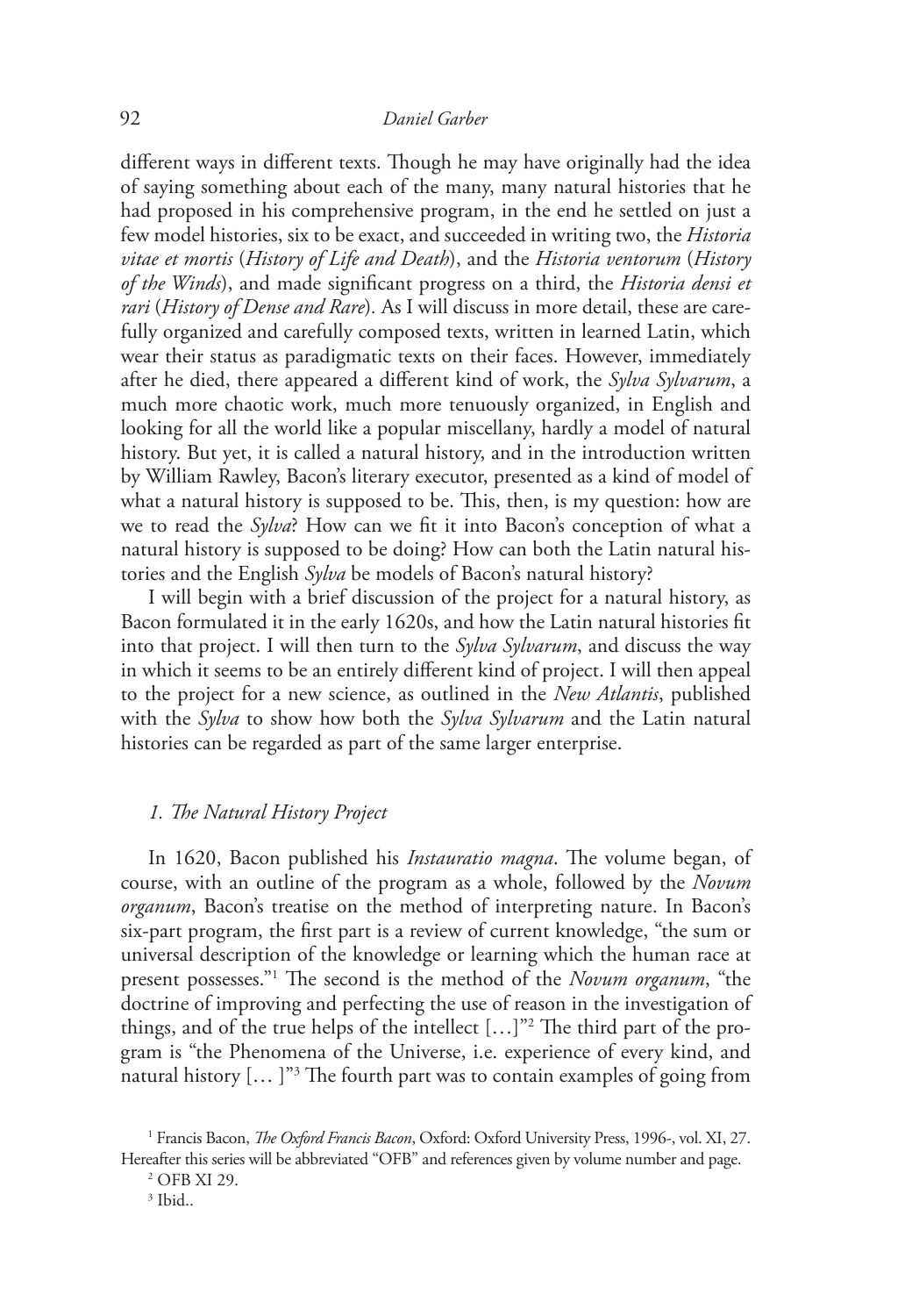the natural histories to natural philosophy, and the fifth part, what he called anticipations of natural philosophy, preliminary theories. The whole project was to culminate in the sixth part, the actual interpretation of nature, "that philosophy drawn from and established on the kind of legitimate, chaste and rigorous form of investigation (which I have explained and prepared previously)."4

The bulk of the 1620 volume was devoted to the second part of the program, the method of the *Novum organum*. Though it went on for 325 pages in the original edition, the published version was incomplete, just a portion of the treatise that Bacon had outlined for himself. Even so, in the years that followed, Bacon did not try to complete it; the fragment published was all the world was to see of the *Novum organum*. Instead, he decided to turn toward the third part of the *Instauratio*, the natural histories. In the preface to the *Historia naturalis et experimentalis*, published in 1622, Bacon wrote:

[T]here are without doubt many capacious, candid, sublime, subtle, solid, and steadfast intellects scattered the length and breadth of Europe. And what if one such intellect were to appropriate the plan and purpose of my *Organum* and put it to the test? He still does not know how to proceed, nor how to get ready to reequip himself for philosophy. If it were something which could be achieved by poring over books of philosophy, by disputation, or by meditation, he … might be up to the job, and do it well. But if I refer him (as I do) to natural history, and the experiments of the arts, he is at a loss: it is not what he is used to, and he has neither the time nor the money for it. … And so it comes down to this, that my *Organum*, even if it were finished, would not carry forward the Instauration of the Sciences much without Natural History, whereas Natural History without the *Organum* would advance it not a little. And so I have thought it better and more prudent above and before all, to engage with this.<sup>5</sup>

Before applying the method and drawing any conclusions about natural philosophy, we must gather information about the world. This, for Bacon, is the project of natural history in its most general sense: "[…] we must prepare a sound and sufficient *Natural* and *Experimental* History, for that is the very foundation of our work. For our object is not to make up or invent what nature may do or allow, but to discover it."6 And so, in the years following the publication of the *Instauratio magna*, Bacon turned his attention away from the methodological concerns of the *Novum organum* and toward the problem of writing natural histories.

Bacon, of course, didn't think that he could complete the project of writing natural histories by himself. Instead he concerned himself with doing

<sup>4</sup> OFB XI 45.

<sup>5</sup> OFB XII 11-13.

<sup>6</sup>  *Novum organum* II.10, OFB XI 215.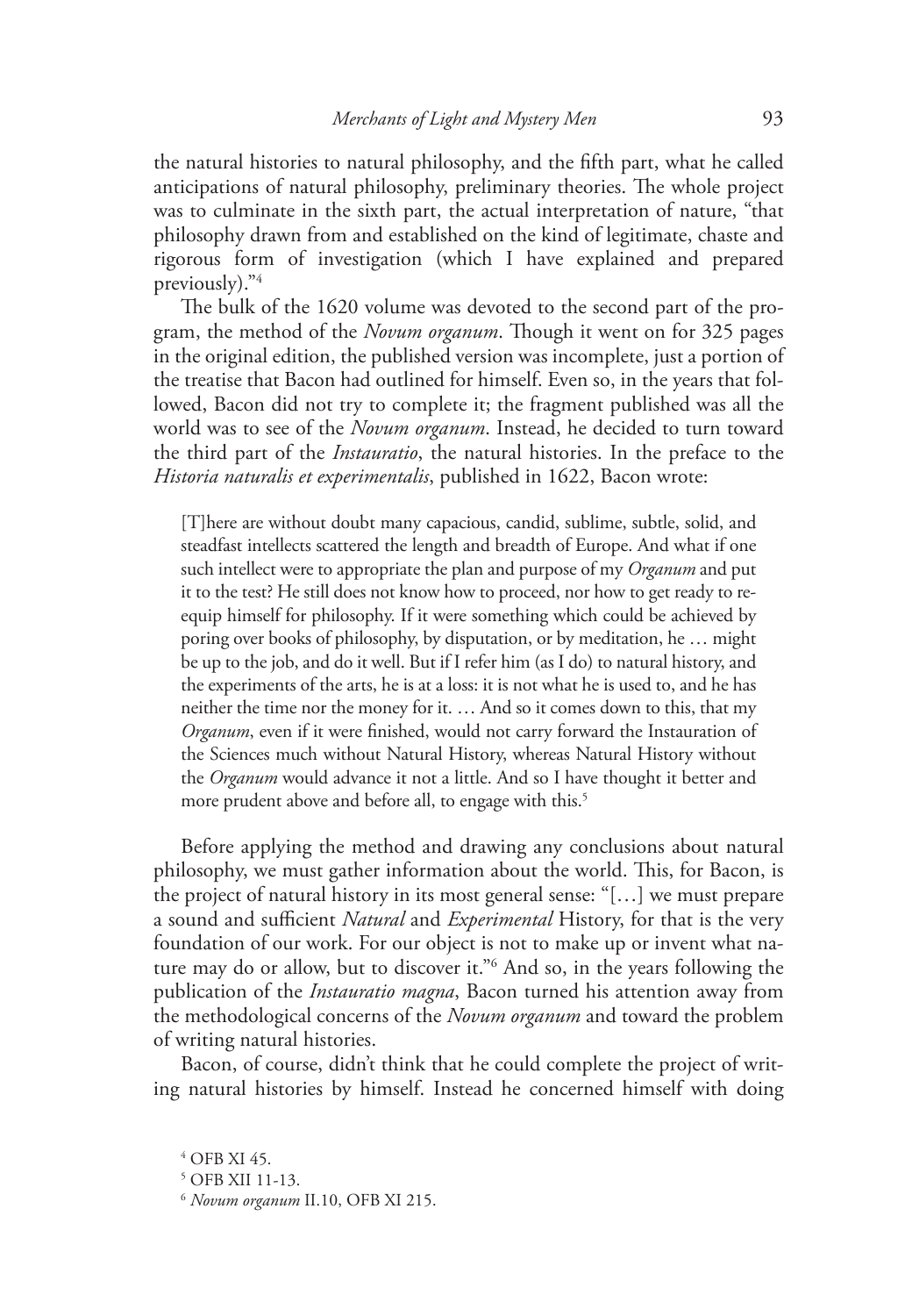# 94 *Daniel Garber*

what he could to show others how to undertake the project of producing the natural histories necessary for the *Instauratio* project. One thing that Bacon offers is detailed advice about how natural histories should be written. This is the main theme of the *Parasceve*, "A description of a natural and experimental history of a kind fit to serve as a plan for the basis and foundations of the True Philosophy," which follows immediately the *Novum organum* in the 1620 volume. Bacon writes:

But I myself shall now bring men to the heart of the matter by carefully and precisely describing the way of doing the sort of history suitable for my purpose, in case they carry on regardless, let themselves be governed by the example of the natural histories now current, and wander far from my plan.<sup>7</sup>

Bacon wants to do a new kind of natural history, one different from the kinds of natural history found in earlier figures such as Pliny, Konrad Gesner, Georgius Agricola, and others.<sup>8</sup> This isn't the place to go into the full details of how Bacon means to distinguish his kind of natural history from that of others, but a few things are worth noting. One thing Bacon emphasizes is the role that natural history must play in his larger program:

…those who take on the job of writing natural history in the future ought never to forget that they should not aim to please the reader nor even to derive immediate material advantage from their narrations, but to seek out and collect the abundance and variety of things which alone will do for constructing true axioms.<sup>9</sup>

In this way, Bacon's natural history is not an end in itself, but rather a step toward natural philosophy. This differentiates Bacon from one important strand of the natural history tradition which, as Brian Ogilvie put it, involved an "impulse to describe and love the particular."10 For Bacon, the point is not

7 OFB XI 451.

<sup>8</sup> On the relation between Bacon's natural histories and earlier natural historical projects, see especially Graham Rees's comments in the introduction to OFB XII xix-xxxiii, and Paula Findlen, "Francis Bacon and the Reform of Natural History in the Seventeenth Century," in Donald R. Kelley, ed., *History and the Disciplines: The Reclassification of Knowledge in Early Modern Europe*, Rochester NY: University of Rochester Press, 1997, pp. 239-60. Rees and Findlen pretty much take Bacon's claims at face value. But the collection of papers edited by Sorana Corneanu, Guido Giglioni, and Dana Jalobeanu, *The Place of Natural History in Francis Bacon's Philosophy*, which came out as *Early Science and Medicine* 17 (2012), subjects Bacon's conception of natural history and its relation to the tradition to careful scrutiny.

OFB XI 457.

<sup>10</sup> Brian Ogilvie, *The Science of Describing: Natural History in Renaissance Europe*, Chicago: University of Chicago Press, 2006, p. 269. There are other, different strands of the tradition. The Aristotelian tradition in natural history, for example, is closely linked to natural philosophy. More recently, Dana Jalobeanu has been investigating the Senecan tradition in natural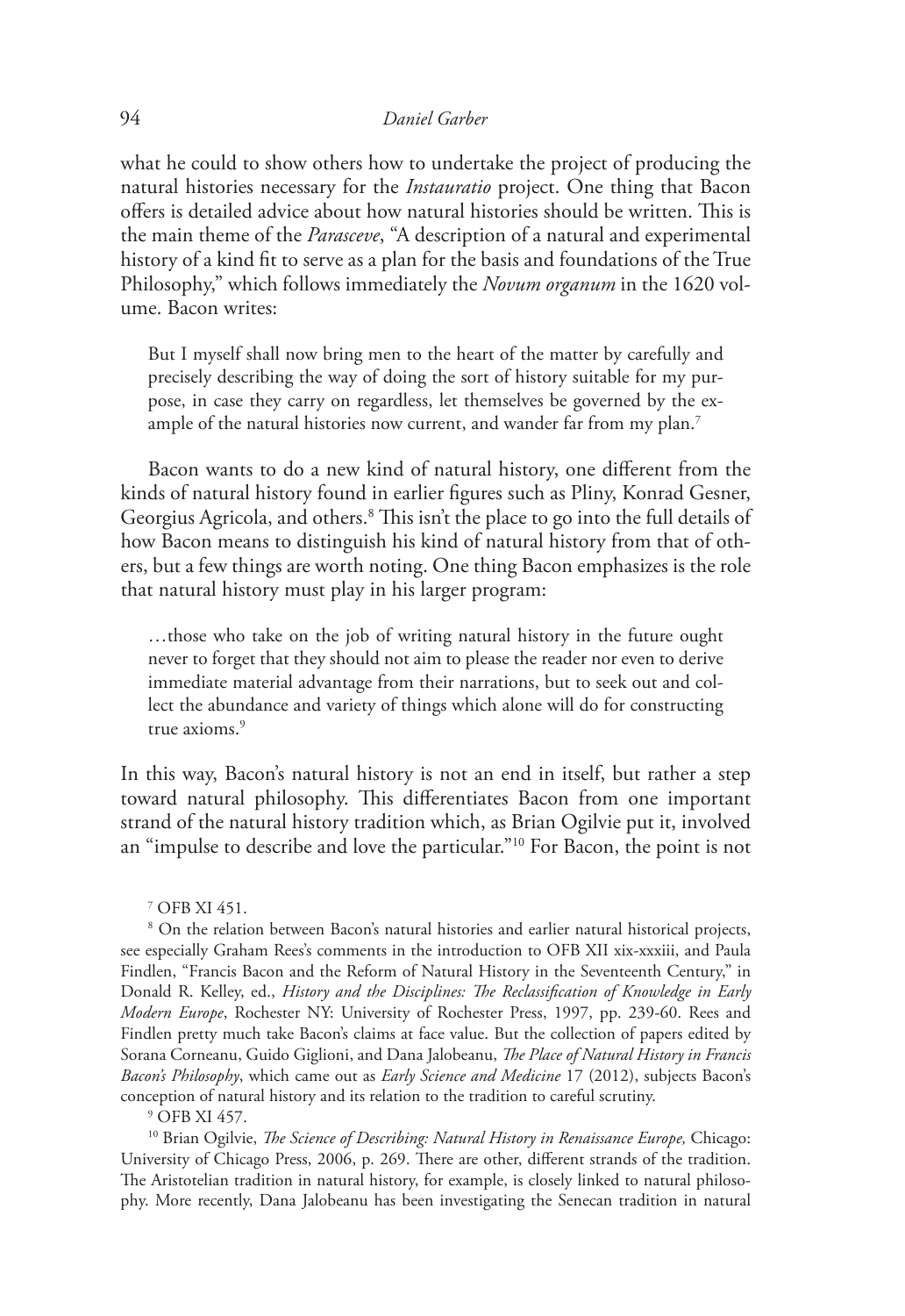to please the reader or fetishize the particular: the reader's pleasure in the contemplation of what is found is not relevant. And so Bacon writes:

[...] no more of antiquities, citations and differing opinions of authorities, or of squabbles and controversies, and, in short, everything philological. No author should be cited save in matters of doubt, and no controversies be introduced save in matters of great moment  $[\dots]^{11}$ 

Similarly, Bacon writes, the natural historian should avoid the amazing and curious: "we must get rid of superstitious stories […] and the experiments of ceremonial magic."<sup>12</sup> And finally, he writes:

We should always remind ourselves that what is being prepared is a granary and storehouse of things, not comfortable accommodation for staying or living in, but a place we go down to when we need to fetch out something useful for the work of the *Interpreter*, which comes next.<sup>13</sup>

The point of natural history, Bacon reminds us, is to help us construct a natural philosophy.

In that connection, Bacon also wants to remind us that the natural histories must be comprehensive, that they must touch on all varieties of subjects. He writes:

In the history which I expect to find and am intent on we must see above all that it has a wide range and is made to the measure of the universe. For the world is not to be tailored to the slenderness of the intellect … but the intellect should be stretched and opened up to take in the image of the world as we really find it.<sup>14</sup>

Included among the natural histories are things that aren't natural, strictly speaking, but artificial, a "History of the Arts," the "vexations of the arts."<sup>15</sup> Nor should we limit ourselves to noble or notable features of nature: the natural histories that Bacon proposes also include things that may seem completely trivial: "This history should comprise matters so commonplace that people would imagine that, as everyone knows about them, it would be pointless to write them down."16 In short, Bacon wants a sober, comprehensive, and

<sup>11</sup> OFB XI 457. 12 OFB XI 459. 13 Ibid.  $14$  Ibid. 15 OFB XI 463. <sup>16</sup> OFB XI 465.

history, which is more oriented toward a general and orderly description of nature. See Dana Jalobeanu, "Francis Bacon's Natural History and the Senecan Natural Histories of Early Modern Europe," *Early Science and Medicine* 17 (2012), pp. 197-229.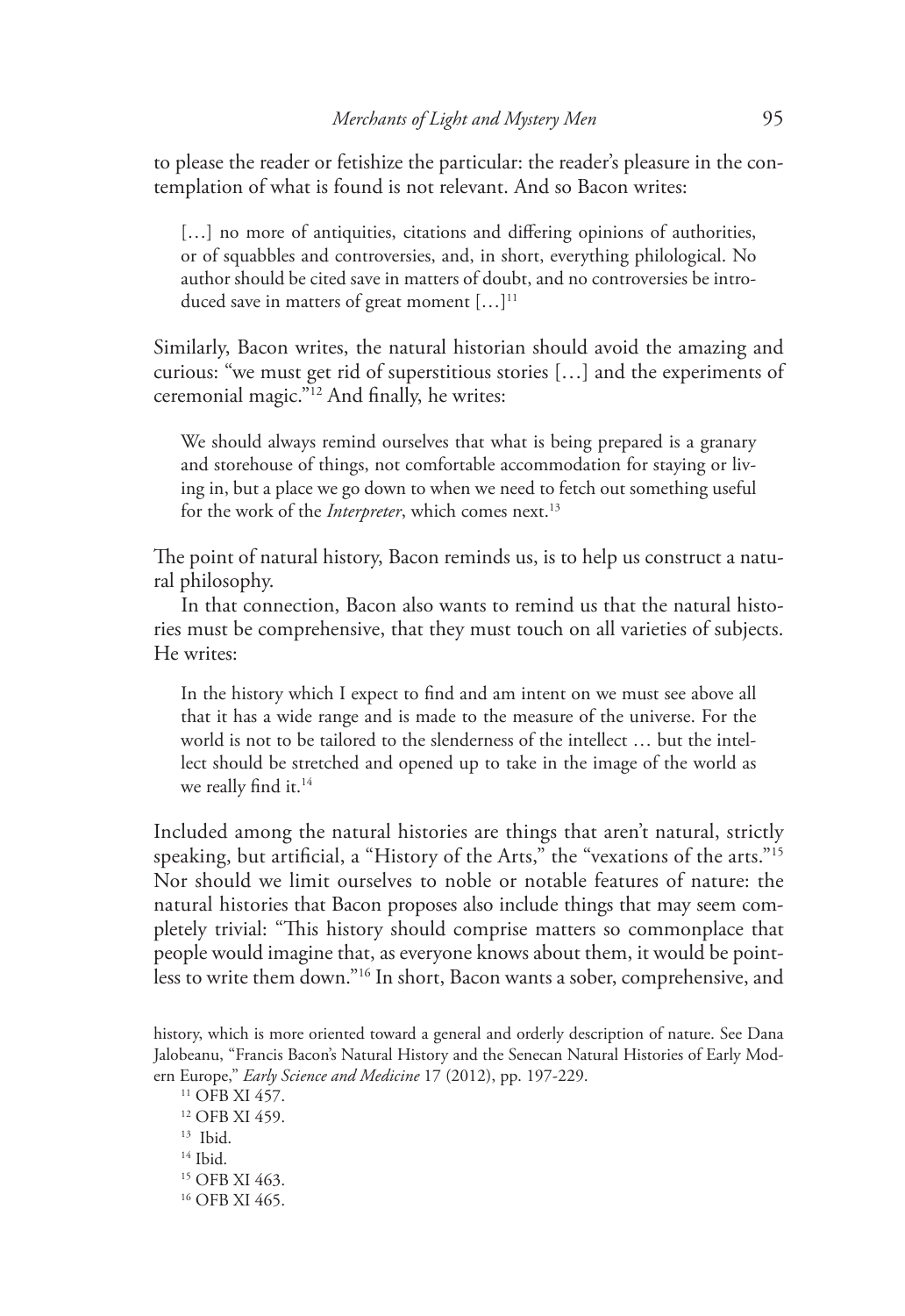no-nonsense collection of the widest possible breadth, all the materials that the interpreter could need on which to build a natural philosophy.

After the *Parasceve*, Bacon offers a catalogue of 130 titles of natural histories that, one supposes, would make up the complete natural history we would need for our natural philosophy.17 Much of the list is organized in a way that closely resembles the way in which a scholastic natural philosophy would be organized.18 Bacon begins with three natural histories relating to celestial matters, followed by a number of natural histories relating to meteorological matters ("fiery meteors," wind, rainbows, clouds, rains, etc.) After four natural histories that relate to each of the Aristotelian elements, fire, air, water and earth, what he calls "histories of the greater masses," Bacon proposes a series of histories, first of minerals, and then of living things, beginning with plants, then fish, birds, quadrupeds, and things which crawl, all of which are collectively called "histories of the species." This is followed by the histories that relate to humans, followed by the history of the arts. Appended at the end are the histories of mathematics, both numbers and figures. Before listing these specific titles, Bacon makes a promise to his readers:

But as I am now taken up with other business, I have time to append only a *Catalogue of Particular Histories* arranged by titles. However, as soon as I can find time for the matter, I intend, by putting questions on all the individual titles, to instruct men in the case of every one of these histories what most of all should be investigated and written up to bring us nearer to the end I have in view.<sup>19</sup>

An ambitious promise.

In the preface to the *Historia naturalis et experimentalis* of 1622, Bacon came back to that list, and suggested that it should be supplemented with "titles relating to abstract natures," "simple motions, sums of motions, measures of motions, and some other things besides."<sup>20</sup> But in that preface, Bacon

<sup>17</sup> For the principles of organization for natural histories Bacon proposes, see OFB XI 458-61. 18 A standard and widely-used textbook was Eustachius a Sancto Paulo's *Summa philoso-*

*phiae quadripartita*. Paris: Carolus Chastellain, 1609. The physics part is organized as follows. After a section on general physics (matter, form, privation, cause, motion, etc.), Eustachius enters into particular physics. He begins with the universe as a whole ("*Tractatus de mundo*"), followed by discussions of the heavens, the elements, mixtures, meteors (*De Terra*), including comets, rain and snow, wind and earthquakes, ending with animate bodies, including plants, animals, and humans. 19 OFB XI 473.

<sup>20</sup> OFB XII 13; cf. Bacon's remarks in the *Instauratio magna*, OFB XI 18-19. The details are found in the *Abecedarium novum*, signaled as being published at the end of the 1622 *Historia naturalis et experimentalis*, though lost and not published until 1984. For the curious history of the manuscript of the *Abecedarium* and related documents, see Graham Rees's introduction in OFB XIII xlix-lxx.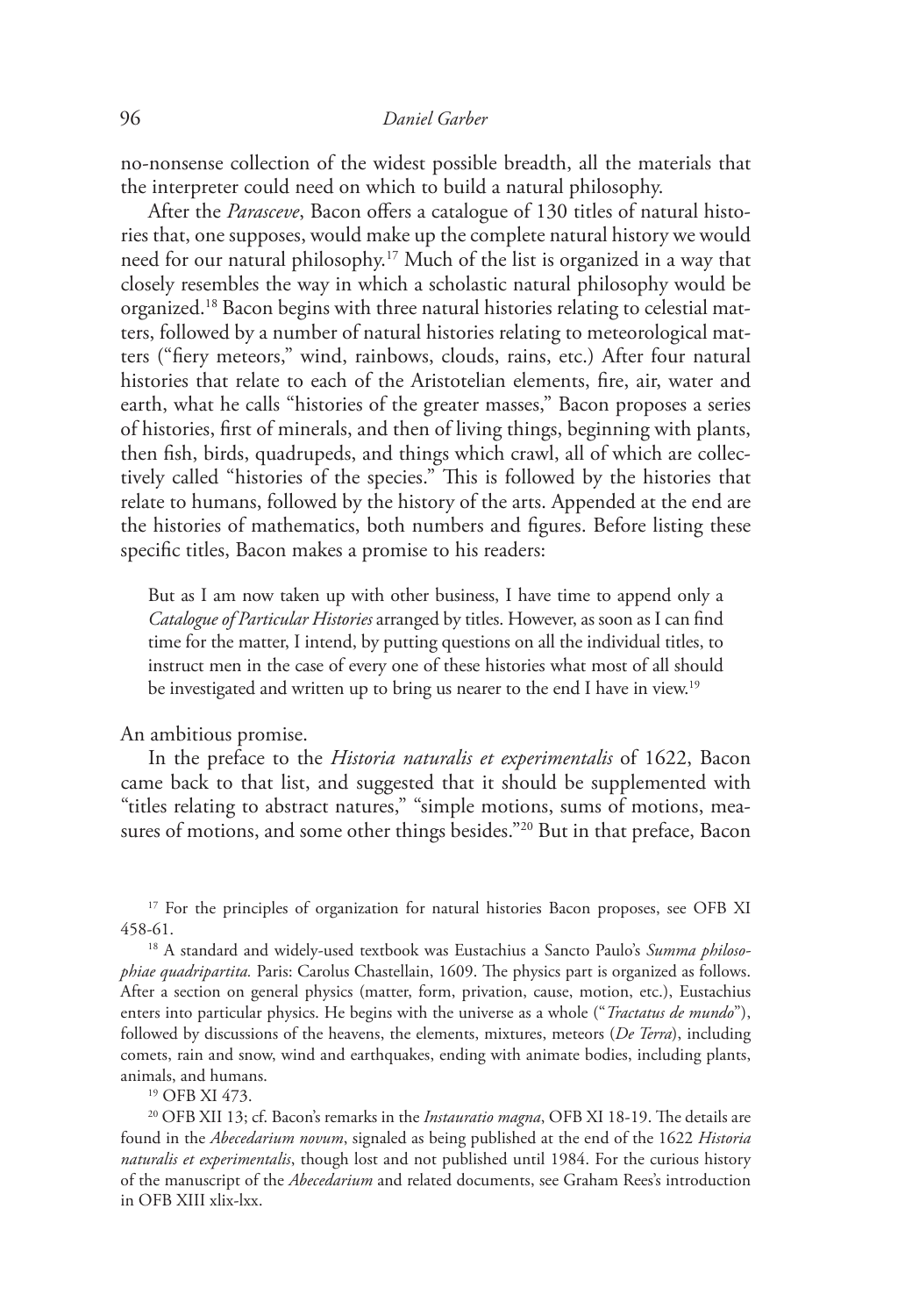withdraws his promise to comment on each of the possible histories, something that he must have realized was an absolutely impossible task. He writes:

I have not taken the titles (since I am not up to I dealing with them all) in order but I have picked some out, which are most weighty in respect of use, handiest on account of the abundance of experiments, most difficult and noble on account of the obscurity of the thing, or, on account of the differences between the titles, the ones which present the widest range by way of example.<sup>21</sup>

At the head of the preface, Bacon lists the titles of the six exemplary natural histories that he had intended to write to show people how this natural history business is to be done:

*Historia ventorum* (*History of the Winds*) *Historia densi et rari* (*History of Dense and Rare*) *Historia gravis et levis* (*History of Heavy and Light*)  *Historia sympathiae et antipathiae rerum* (*History of the Sympathy and Antipathy of Th ings*) *Historia sulphuris, mercurii, et salis* (*History of Sulphur, Mercury, and Salt*) *Historia vitae et mortis* (*History of Life and Death*) 22

The histories of winds, sulphur, mercury, and salt, and life and death can all be found in the list of 130 appended to the *Parasceve*; the others (dense and rare, heavy and light, sympathy and antipathy) can be found listed among the more abstract natural histories in the *Abecedarium novum*. The *Historia ventorum* was published in the 1622 *Historia naturalis et experimentalis*. At the end of that volume, Bacon published the prefaces to the other five histories, which he described as "planned for the next five months."<sup>23</sup> The *Historia vitae et mortis* came out in 1623. Though there was an extensive draft of the *Historia densi et rari*, it was not published in Bacon's lifetime, nor were any of the other projected exemplary histories.

It would be worth taking a moment and saying something about the structure of the exemplary histories.24 Let us consider the *Historia vitae et mortis*, which, for obvious reasons due to its connection with the prolongation of life,

- 21 OFB XII 15.
- 22 OFB XII 7.
- 23 OFB XII 133.

<sup>24</sup> For general accounts of the contents of the Latin natural histories, see the introductory essays that Graham Rees wrote for the OFB. For the *Historia ventorum* see OFB XII xxxviiixlvi; for the *Historia vitae et mortis*, see OFB XII xlvi-lviii; and for the *Historia densi et rari*, see OFB XIII xxx-xxxvi. See also Dana Jalobeanu, "Core Experiments, Natural Histories and the Art of *Experientia Literata*: The Meaning of Baconian Experimentation," Societate si Politica 5 (2011), pp. 88-104. For the way in which the different Latin natural histories relate to one another, see Doina-Cristina Rusu, "Francis Bacon: Constructing Natural Histories of the Invisible," *Early Science and Medicine* 17 (2012), pp. 112-33.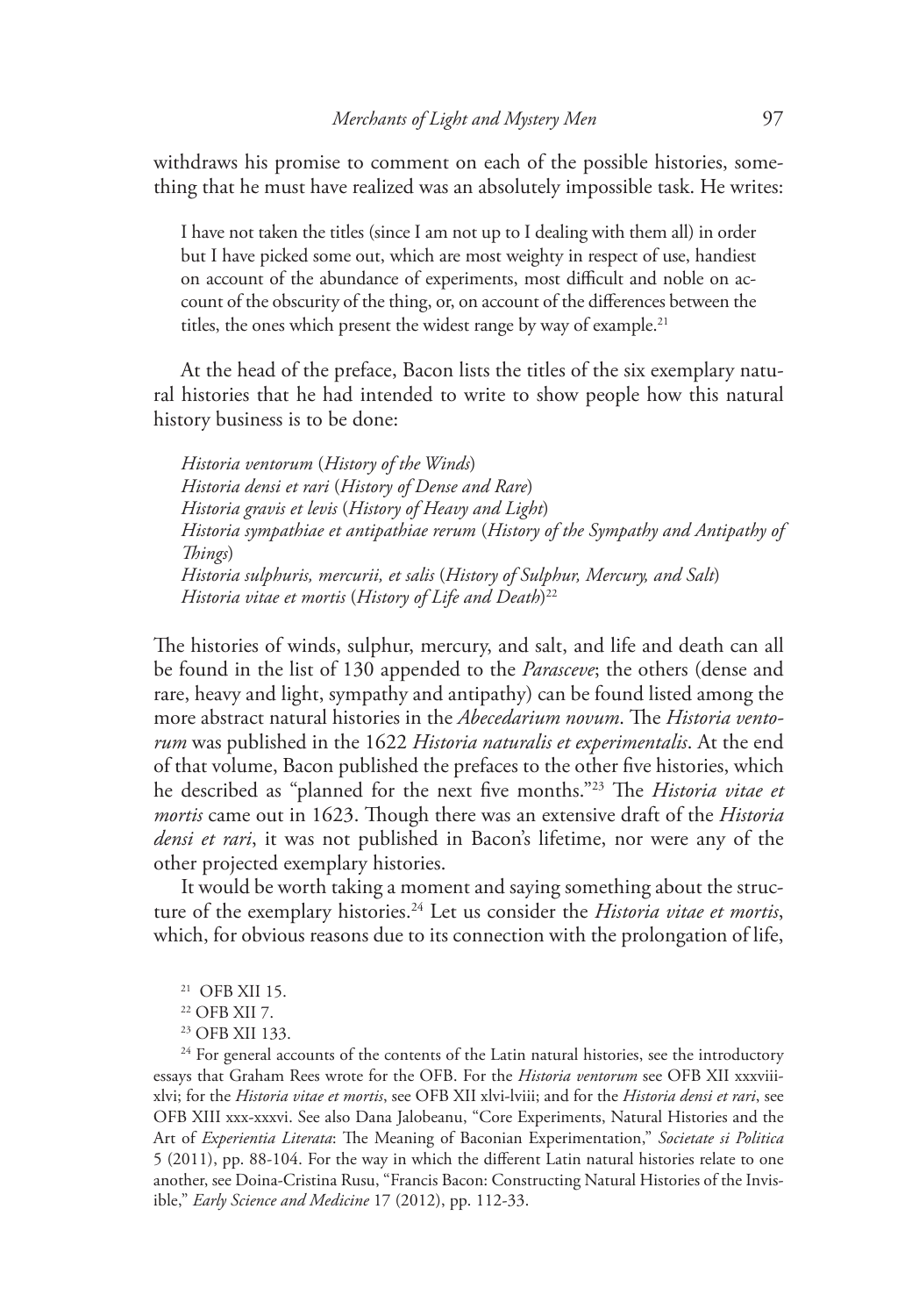### 98 *Daniel Garber*

was the most popular of the two exemplary histories that Bacon published.<sup>25</sup> What I would emphasize is that the *Historia vitae et mortis* is very carefully and deliberately organized. Bacon begins with a listing of all the sub-questions that he intends to take up, in order: "Inquire into the nature of durable and less durable in inanimate bodies, and likewise in vegetables[…]" "Inquire more diligently into the desiccation, rarefaction, and consumption of inanimate and vegetable bodies[…]" "Inquire into the length and shortness of life in animals[...]" and so on.<sup>26</sup> Bacon then goes through the topics chosen, one by one. For each, he gives a listing of observations and experiments, carefully labeled as such. When he makes an observation, or gives some advice, either for things to investigate or for attaining longer life (a "*monitum*") he notes it as such. In the middle of the history, he interrupts the discussion with what he calls "*Intentiones*", again, explicitly labeled as such.<sup>27</sup> These are goals for medical inquiry: "the prohibition of consumption, the accomplishing of repair, and the renovation of what has grown old."<sup>28</sup> This is followed by ten "*Operationes*," procedures to be carried out to accomplish the *intentiones.*29 He ends with 32 Rules ("*Canones*"), provisional conclusions that the reader might take to follow out of the empirical investigations undertaken earlier.<sup>30</sup> What I want to emphasize is that the *Historia vitae et mortis* is very carefully structured and organized. There is no doubt at any time where you are in the argument: the reader always knows whether Bacon is dealing with observations or experiments, theoretical observations, or provisional conclusions.<sup>31</sup>

<sup>25</sup> The *Historia vitae et mortis* was translated into English and published in 1638. It was added to the *Silva* in the 1651 edition, and appeared as an appendix in seven subsequent editions before 1700. The *Historia ventorum* appeared in English translation in only two editions, 1653 and 1671, both separate from any of Bacon's other works. On the *Historia vitae et mortis*, see Benedino Gemelli, "The History of Life and Death a 'Spiritual' History from Invisible Matter to Prolongation of Life," *Early Science and Medicine* 17 (2012), pp. 134-57, and Guido Giglioni, "The Hidden Life of Matter: Techniques for Prolonging Life in the Writings of Francis Bacon," in Julie Solomon and Catherine Martin, eds., *Francis Bacon and the Refiguring of Early Modern Thought: Essays to Commemorate* The Advancement of Learning, Aldershot, England and Burlington, VT: Ashgate, 2005, pp. 129-44. Graham Rees gives a detailed account of the structure of the work in his introduction to OFB XII, pp. xlvi-lviii.<br><sup>26</sup> See OFB XII 150-55.

- 
- 27 See OFB XII 236-37.
- <sup>28</sup> OFB XII 242-43. Rees notes (OFB XII liv) that this is a standard medical term.
- 29 See OFB XII 244-45.
- 

<sup>30</sup> See OFB XII 346ff.<br><sup>31</sup> It is important to note here that the *Historia vitae et mortis* includes not only observations and experiments but also a very healthy dose of Baconian matter theory. This is a point emphasized in Giglioni, "The Hidden Life of Matter." More generally, Ian Stewart emphasizes the importance of Bacon's matter theory to his natural histories. See Ian Stewart, "*Res, veluti per Machinas, Conficiatur*: Natural History and the 'Mechanical' Reform of Natural Philosophy," *Early Science and Medicine* 17 (2012), pp. 87-111. As Stewart argues, Baconian induction is not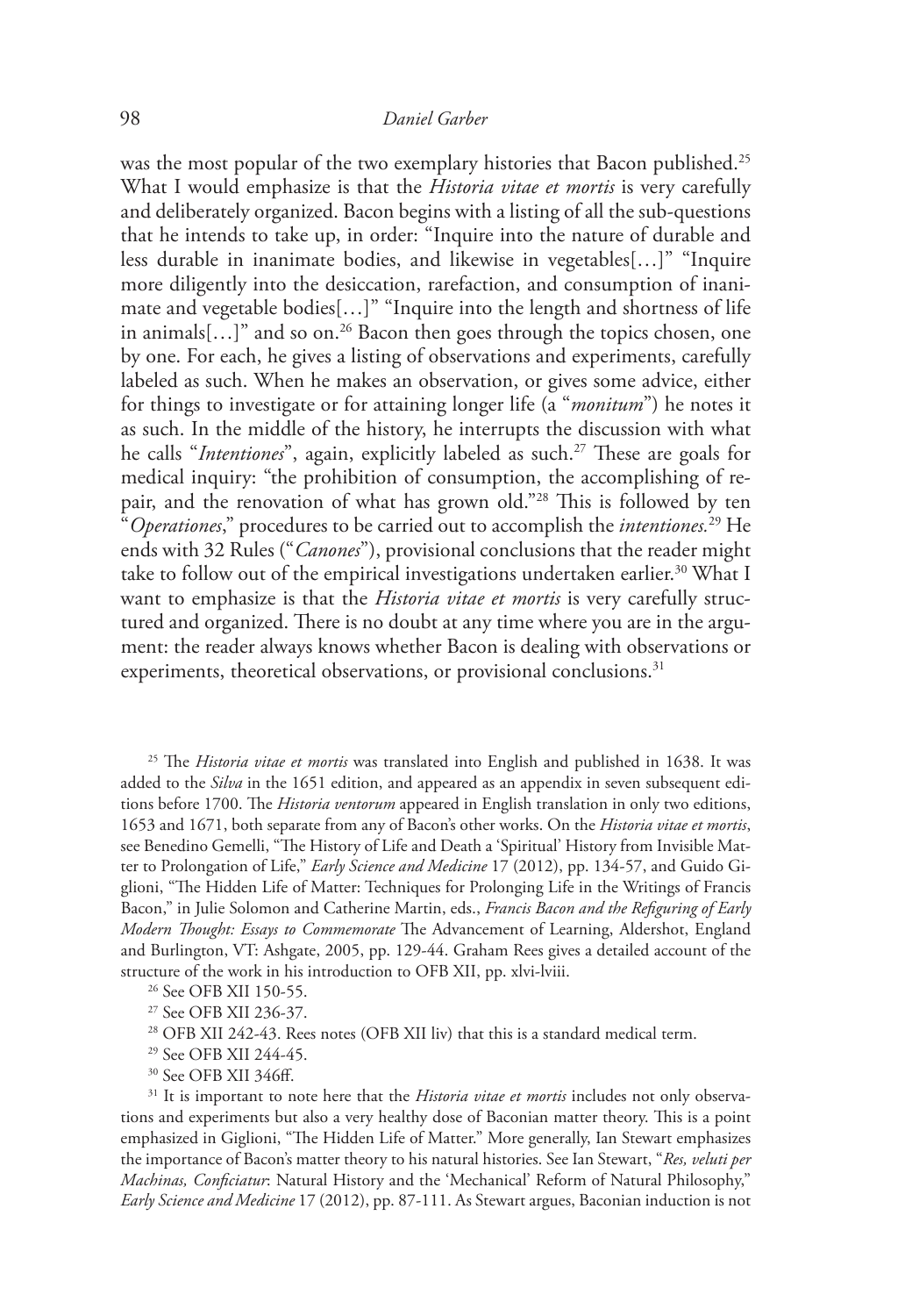I have given some care to laying out Bacon's project, and, in particular, the program for natural history that he entered into at the end of his life. Bacon's project seems as if it was carefully structured and organized at every level: there is a careful list of natural histories that must, in principle, be executed. And, if we are to follow the model natural histories that he set out in his last years, the *Historia vitae et mortis*, the *Historia ventorum*, the *Historia densi et rari*, each of these natural histories must itself be organized very carefully. It is, then, something of a surprise when we open the cover of Bacon's posthumous *Sylva Sylvarum*. Though it is identified on its title page as "a natural history in ten centuries," it is nothing at all like any of the exemplary natural histories that Bacon left for our edification, nor does it seem to fit into any of the lists of natural histories that Bacon proposed. How are we to understand it? What place does it occupy in Bacon's work?

#### 2. The Sylva Sylvarum

The *Sylva Sylvarum* is organized into ten "centuries," each of which is organized into one hundred paragraphs ("experiments"). But more than that it is somewhat difficult to discern a clear principle of organization for the work. Some of the centuries are unified by theme. Centuries Two and Three, e.g., are about sound, Century Ten seems to be about the powers of the imagination. But there doesn't seem to be a clear division into subject-matters. William Rawley, Bacon's literary executor admitted in his introductory letter to the reader that "…it may seem an Indigested Heap of Particulars; And cannot have that Lustre, which Bookes cast into Methods have." Even so, Rawley claimed that "he that looketh attentively into them, shall find that they have a secret Order." But that order is very difficult for the average reader (or even the dedicated scholar) to discern.<sup>32</sup>

In addition to the apparent wandering from topic to topic, Bacon seems to pass quickly from one kind of observation to another. There are some straightforward observations in the book. In the opening sections, for example, he notes that on the seashore, a pit dug in the sand will produce fresh water.<sup>33</sup> In other places there are some bits of high theory. In the opening of Century Nine, for example, he notes that "it is certain that *all Bodies* whatsoever,

the Reader"), unpaginated. Since there is not yet a standard modern scholarly edition of either the *Sylva* or the *New Atlantis*, and since scans of the original publication are readily available, I will refer to both of these works in their original editions. Furthermore, since all editions of the *Sylva* divide the work into 1,000 numbered "experiments," I will refer to the text of that work by way of the experiment number, when possible.

<sup>33</sup> Sylva, expt. 1ff.

at all the theory-free enterprise that some commentators claim it to be: his natural histories are infused with and structured by theoretical assumptions, and quite intentionally so. 32 Francis Bacon, *Sylva Sylvarum*, London: W. Lee, [1626], preface by William Rawley ("To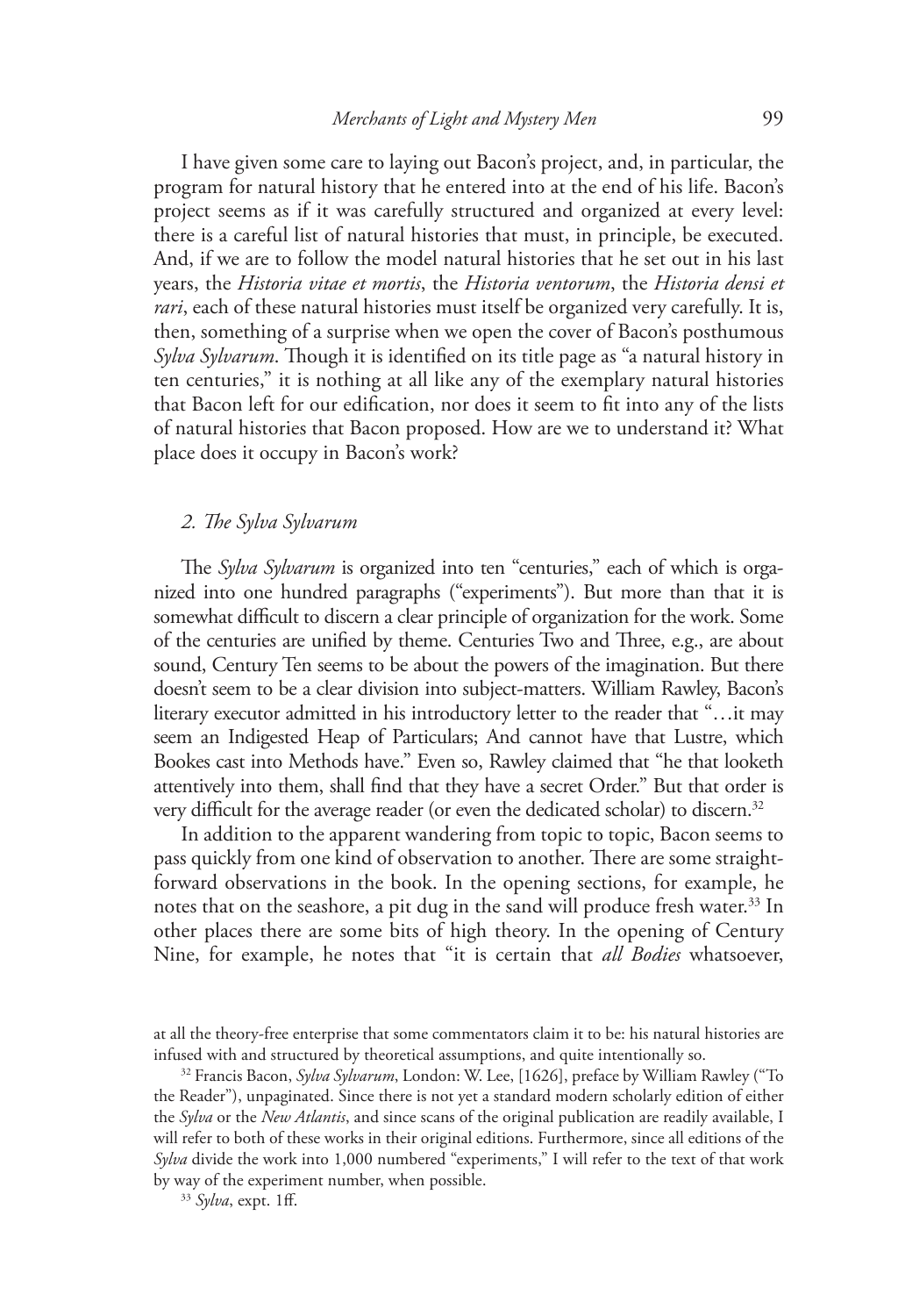thought they have no *Sense*, yet they have *Perception*."34 In some places there are more modest excursions into causal explanations, as, for example, when in expt. 68 and following Bacon speculates on the causes of cold. In some places there are also some curiosities and recipes. In the beginning of Century Six, for example, Bacon writes: "For we hate *Impostures*; And despise *Curiosities*." But then he continues: "Yet because we must apply our Selves somewhat to Others, wee will set downe some *Curiosities* touching plants."35 What follows then are some directions for how to grow a single tree that bears many different kinds of fruits, something that he identifies as a curiosity. And finally, there are even some travelers' reports. For example, in expt. 738, Bacon reports that "They have in *Turkey*, a *Drinke* called *Coffa*, made of a *Berry* of the same Name, as blacke as *Soot*, and of a *Strong scent*, but not *Aromaticall*; Which they take, beaten into Powder, in *Water*, as Hot as they can drinke  $it[...]$ ." Even the genre of the work is sometimes called into question. Though on the title page and in much of the text, Bacon presents the *Sylva* as a natural history, there is one passage where he calls "this Writing of our *Sylva Sylvarum* […] not *Naturall History*, but a high kinde of *Naturall Magicke*."36 Furthermore, while it is plausible to suppose that many of the observations and experiments come directly from Bacon himself, many of them don't. While it is impossible here to trace through all of his sources, Bacon clearly borrowed experiments and observations from a number of sources. Most prominent are Aristotle's *Problems*, Della Porta's *Magia Naturalis*, and Sandys's *Travels*, but there are certainly many others as well.<sup>37</sup> And, to top it off, it is written in English, not the learned Latin of the other natural histories.

What are we to make of this curious mixture of elements? It is certainly not carefully ordered and organized in the way in which the Latin natural histories are, the ones that Bacon fashioned as models of what a natural history is supposed to look like. Furthermore, unlike any of the exemplary Latin natural histories, the *Sylva Sylvarum* doesn't have a single recognizable theme: it would seem to fit nowhere within the careful catalogue that Bacon wrote of natural histories that he was recommending be written. But yet…it is still *called* a natural history. Rawley goes so far as to write in his preface that "this *Natural History* was a Debt of his, being Designed and set downe for a third part of the *Instauration*." What, then, are we to make of this curious work?

One might conjecture that the *Sylva* is not really by Bacon, in a sense, but it the work of his editor, Rawley. On this view, one might suppose that on Bacon's death, Rawley took material that Bacon had been collecting for his

<sup>34</sup> *Sylva*, p. 211. 35 *Sylva*, p. 131.

<sup>&</sup>lt;sup>36</sup> Sylva, expt. 93.<br><sup>37</sup> On the question of sources, see Graham Rees, "An Unpublished Manuscript by Francis Bacon: *Sylva Sylvarum* Drafts and Other Working Notes*," Annals of Science* 38 (1981), pp. 377-412, esp. pp. 389-90.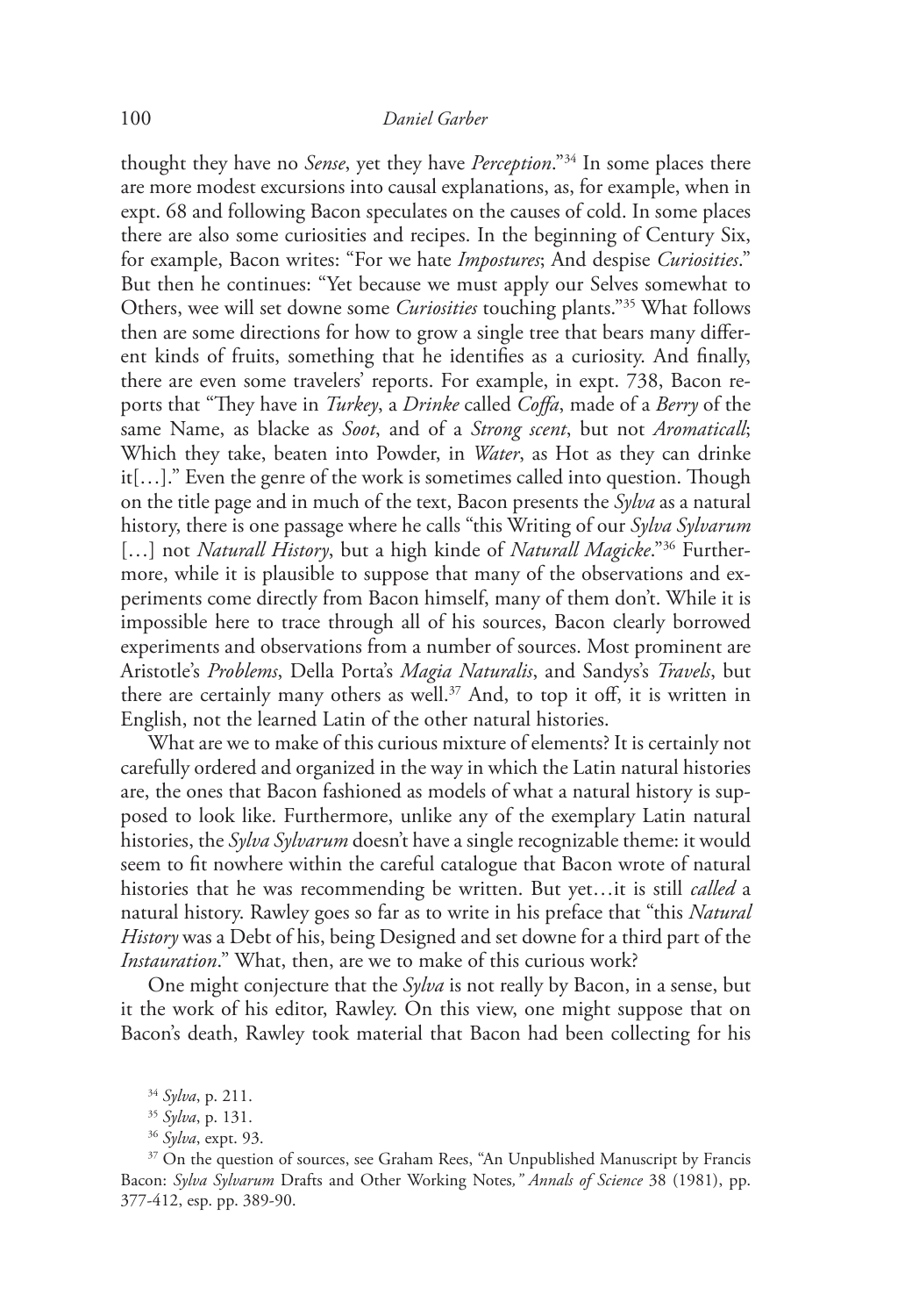proper natural histories, that is, the Latin natural histories, and just tossed it all together in a somewhat disorganized heap so as to have a last work to publish after the great man's death. There is some small support for this view, which I once found attractive. In 1981, Graham Rees published a short Bacon manuscript which contained a somewhat disorganized variety of notes, some of which found their way into the *Sylva Sylvarum*, as well as the *Historia vitae et mortis*, the *Inquisitio de magnete*, and the *Topica inquisitionis de luce et lumine*. 38 One might suppose that there were other such manuscripts extant at the time of Bacon's death from which Rawley could draw. From a different angle, there is a French work entitled *Histoire Naturelle de Mre Francois Bacon*, which contains some amount of the material in the *Sylva*, but organized in a much more coherent way, into six books. In his "advertissement," the mysterious Pierre Amboise, the compiler and translator claims to be representing Bacon's own ordering of the material. He writes:

I would like to warn the reader that in this translation, I haven't carefully followed the order observed in the original English [of the *Sylva Sylvarum*], since I found too much confusion in the setting out of the material, which seems to have been distributed into many different places, more by caprice than by reason. Aided for the most part by the author's manuscripts, I judged it necessary to add or reduce many things which were omitted or added by Mr. Bacon's chaplain [i.e. Rawley], who after the death of his master, confusedly published all of the papers that he found in his study.<sup>39</sup>

But, on the other side, there is considerable evidence that the *Sylva* was very much Bacon's work. There are at least three places in the work where the author refers to "this our *Sylva Sylvarum*."40 While it is possible that Rawley inserted these, they do suggest that the *Sylva Sylvarum* was a work that Bacon himself had planned. Furthermore, as David Colclough has shown, the *Sylva Sylvarum* was entered in the Stationers' Register on 9 April 1626, ten days before Bacon died.<sup>41</sup> This strongly suggests that the work was at very least largely completed before Bacon died, and thus that the form in which it was published was the form in which he had intended to publish it.

Alternatively, one might try to relate the *Sylva Sylvarum* to what Bacon wrote about how to do natural history, and thereby try to find the hidden structure that Rawley seems to claim was there. On this view, one might argue

<sup>38</sup> See Graham Rees, "An Unpublished Manuscript…," p. 379.

<sup>39</sup> Francis Bacon, *Histoire Naturelle de Mre Francois Bacon*, ed. and trans. Pierre Amboise, Paris: Chez Antoine de Sommaville et Andre Soubron, 1631, advertissement (unpaginated).

<sup>40</sup> See *Sylva*, expts. 93, 525, and pp. 221-22.

<sup>&</sup>lt;sup>41</sup> David Colclough, "The Materialls for the Building': Reuniting Francis Bacon's Sylva *Sylvarum* and *New Atlantis*," *Intellectual History Review* 20 (2010), pp. 181-200, esp. p. 181.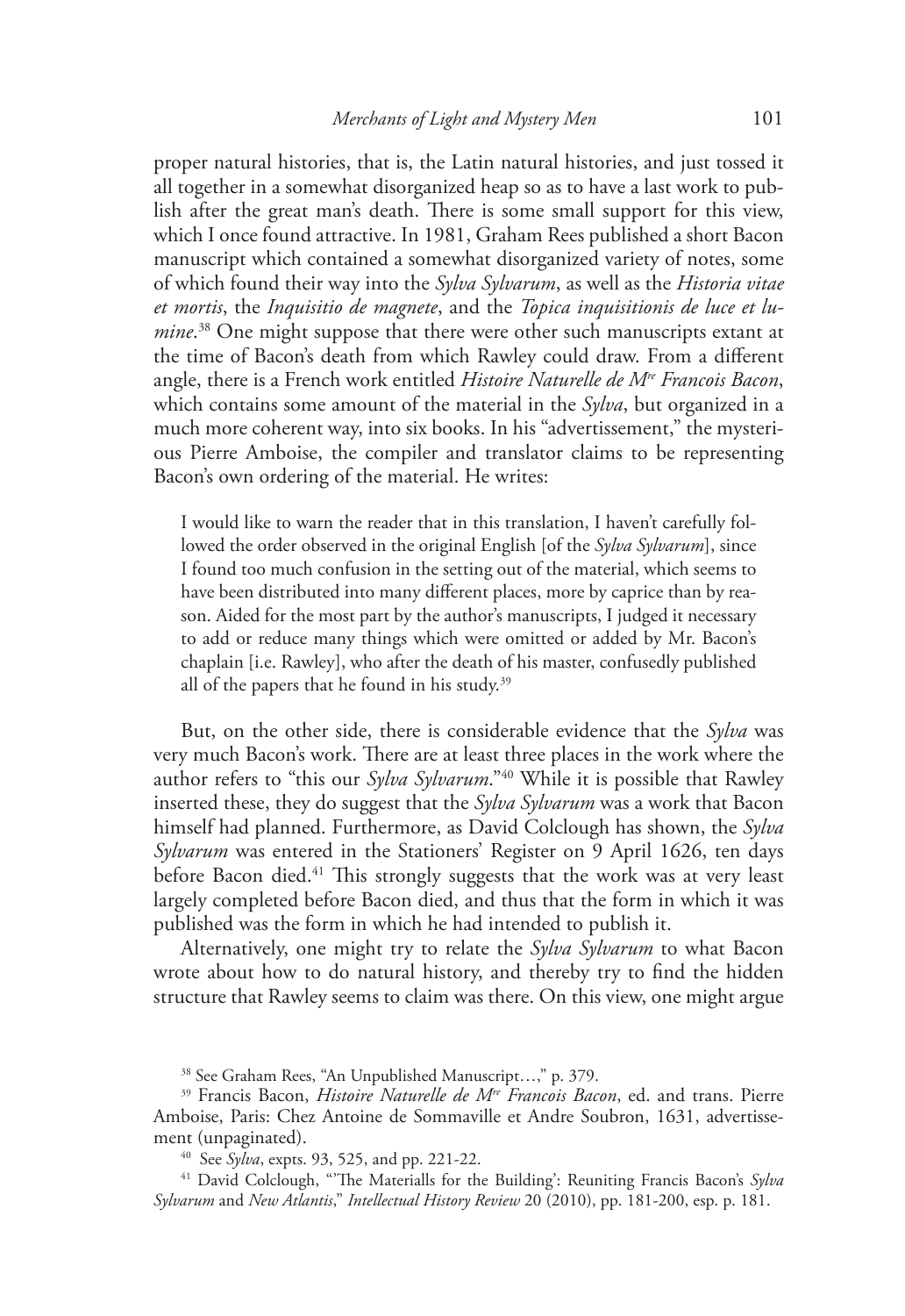that despite initial appearances, the *Sylva Sylvarum* really does have something of the same structure as the Latin natural histories. Dana Jalobeanu and Laura Georgescu, for example, have argued that the key to understanding the *Sylva* is the concept of *experientia literata*. 42 Bacon argues that experiments must be done in a careful and systematic way, "according to a certain law, step by step and steadily." Until our experience becomes "literate" in this way, Bacon argues, we cannot hope for any advances.43 Jalobeanu and Georgescu try to show how the *Sylva Sylvarum* exemplifies this procedure, and how despite appearances, Bacon's experiments are connected in orderly ways with one another in a number of important senses. I agree that the concept of *experientia literata* is important to Bacon, and that it can be found exemplified in the *Sylva*, but even so, the mystery remains: why would Bacon have hidden these structures in the *Sylva*? If it was intended to be an example of how to do a natural history, why wouldn't he have shown the structure, in the way in which he did in the Latin natural histories? If he was really doing the same kind of thing in the *Sylva* that he was doing in the Latin natural histories, why would he have hidden it?

Alternatively still, one might argue that despite what is printed on the title page, and despite Rawley's claims in his Letter to the Reader, the *Sylva Sylvarum* isn't really intended to be a natural history, strictly speaking. Drawing on passages such as expt. 93, quoted earlier, Sophie Weeks and Doina-Cristina Rusu have suggested that the *Sylva* is intended to be a treatise on natural magic.<sup>44</sup> Magic, for Bacon, is the operative science that is connected with metaphysics: it is the control of nature through understanding the formal and final causes of things.<sup>45</sup> There is no question that there are elements of the *Sylva* that Bacon thought of as a "higher form" of natural magic. Rusu, for example, shows a number of ways in which in the *Sylva*, Bacon draws on the *Magia naturalis* of Della Porta, and transforms it into a kind of Baconian operative science.<sup>46</sup> In this way, one can say, Bacon thought of what he was doing as a form of natural magic higher than that of which Della Porta was capable. However, there is a great deal in the *Sylva Sylvarum* that simply doesn't fit the

42 See Dana Jalobeanu and Laura Georgescu, "Experientia literata in *Sylva Sylvarum*," forthcoming, given as a talk at the May 2012 Princeton Seminar on the *Sylva Sylvarum*. See also Dana Jalobeanu, "Learning from Experiment: Classification, Concept Formation and Modeling in Francis Bacon's Experimental Philosophy," *Revue Roumaine de Philosophie* 57, no. 1 (2013), pp. 75-93 and Dana Jalobeanu, "Francis Bacon's Experimental Series and the Art of Experimenting," forthcoming. 43 *Novum organum* I.100, I.101.

44 See Sophie Weeks, *Francis Bacon's Science of Magic*, unpublished Ph.D. dissertation, University of Leeds, 2007 and Doina-Cristina Rusu, *From Natural History to Natural Magic: Francis Bacon's* Sylva Sylvarum, unpublished Ph.D. dissertation, Radboud University Nijmegen and University of Bucharest, 2013. 45 See *De augmentis scientiarum* III.5.

46 See Rusu, *From Natural History to Natural Magic*, chapts. 4 and 5.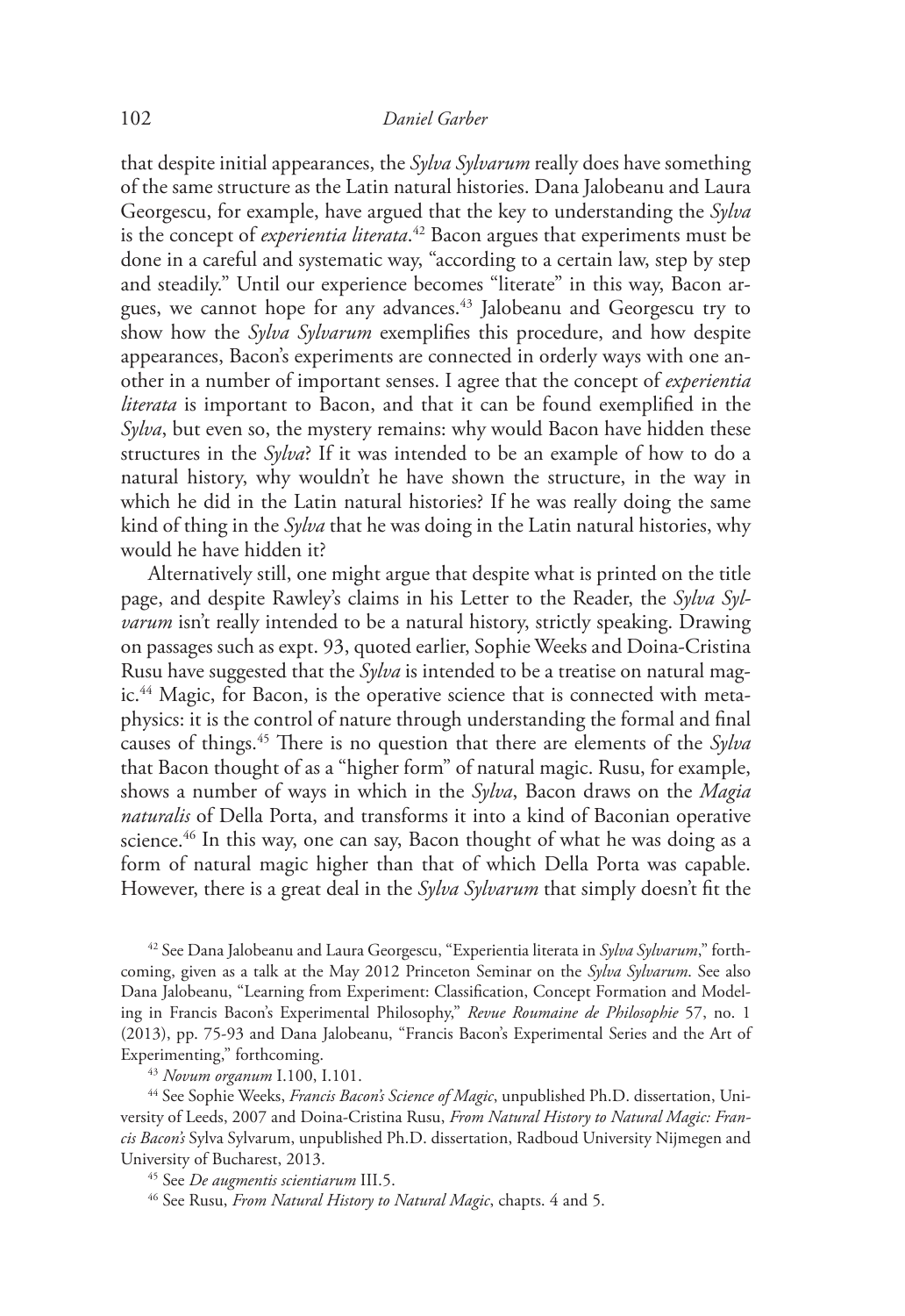category of natural magic, observations, experiments, travelers' tales and the like. I find it very difficult to believe that Bacon meant the entire work, or even the greater part of the work to be understood as natural magic. Similarly, Guido Giglioni has suggested that the book is intended as an exposition of Bacon's matter theory.<sup>47</sup> Giglioni sees the *Sylva* as developing an experimental presentation of his views of matter grounded in the notion of appetite. Again, while the *Sylva Sylvarum* includes a great deal of Bacon's matter theory, it also includes a great deal of other material that doesn't fit this hypothesis very well.

There is another hypothesis which takes the *Sylva Sylvarum* altogether outside of the rigorous scientific project of the *Instauratio magna*. On this reading, which I once found attractive, Bacon is taken to have conceived of the *Sylva* as a kind of sugar-coated presentation of his program: elements to appeal to the fantastic, recipes to follow, things to carry out for yourself. In that way it draws the reader in. One might think of it as a Baconian natural history, rearranged to look like a popular miscellany, and larded with elements of the fantastic and lurid to draw the reader in, like a comic-book version of a classic novel. In this way, one might think of it as a version of a Baconian natural history for the masses. There were many comparable books in Bacon's day: Hugh Plat's *Jewell House of Art and Nature* (1594), Sir Kenelm Digby's *Choice and experimented receipts...*(1668), Scipion Dupleix's, *The resolver, or Curiosities of nature* (1635), Jacque Gaffarel's *Unheard of curiosities concerning the talismanical sculpture…*(1650), or Marin Mersenne's *Questions inouyes* (1633). On this view, then, the *Sylva Sylvarum* is not properly speaking part of the project of the *Instauratio magna*, unlike the *Historia vitae et mortis* or the *Historia ventorum*. Instead, it stands outside of the main project, a bright and shiny bauble intended to attract the crowds.

I still think that there is something to this reading of the *Sylva*. I'm struck, for example, by the fact that Bacon mentions that he includes curiosities, despite the fact that he claims to hate them, as I mentioned earlier. But even so, I don't think that this reading is exactly right. I now think that Rawley was reporting Bacon's view honestly when he says that he had intended the *Sylva* for "a third part of the *Instauration*."<sup>48</sup> But to see how it might fit in, we need to take a short detour to a closely related work, the *New Atlantis*, Bacon's utopian fantasy, published in 1626 together with the *Sylva Sylvarum*, and to the organization of Salomon's House, Bacon's proposed scientific society.

At the very end of the *New Atlantis*, Bacon lists various groups of investigators who comprise the members of Salomon's House. He begins with those who start the process off by collecting the very first material:

<sup>47</sup> Guido Giglioni, "Mastering the Appetites of Matter: Francis Bacon's *Sylva Sylvarum*," in Charles Wolfe and Ofer Gal, eds., *The Body as Object and Instrument of Knowledge: Embodied Empiricism in Early Modern Science,* Dordrecht: Springer, 2010, pp. 149-68.

<sup>48</sup> *Sylva*, "To the Reader".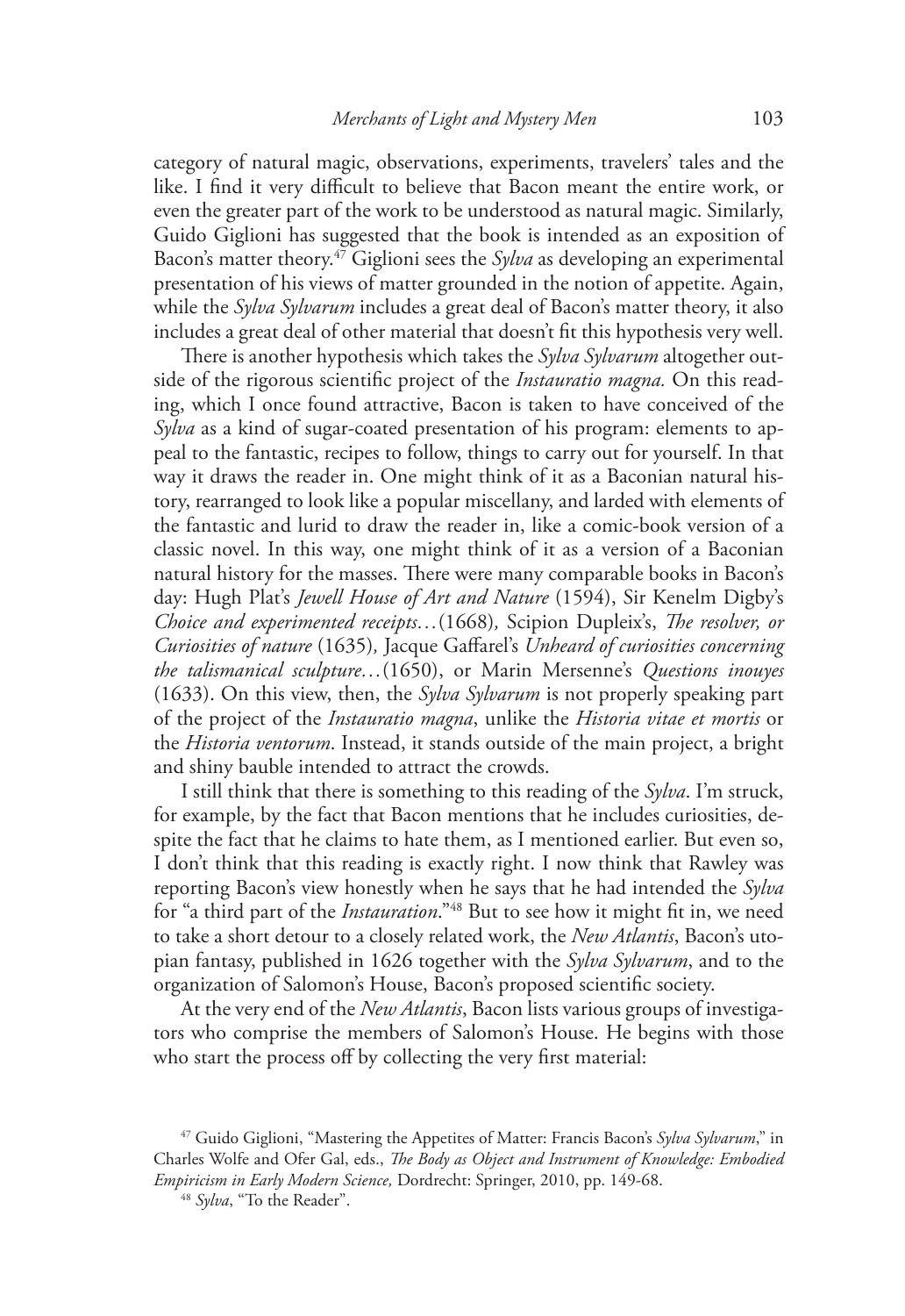For the seuerall *Employments* and *Offices* of our *Fellowes*; Wee haue Twelue that Sayle into *Forraine Countries*, vnder the *Names* of other *Nations*, (for our owne wee conceale;) Who bring vs the *Bookes*, and *Abstracts*, and *Patternes* of *Experiments* of all other *Parts*. These wee call *Merchants* of *Light*.

Wee haue Three that *Collect* the *Experiments* which are in all *Bookes*. These wee call *Depredatours.*

Wee haue Three that *Collect* the *Experiments* of all *Mechanicall Arts;* And also of *Liberall Sciences;* And also of *Practises* which are not *Brought into Arts*. These we call *Mystery-Men.*

Wee haue Three that try *New Experiments*, such as themselues thinke good. Th ese wee call *Pioners* or *Miners.*

Wee haue Th ree that *Drawe* the *Experiments* of the *Former Foure* into *Titles*, and *Tables*, to giue the better light, for the drawing of *Obseruations* and *Axiomes* out of them. These wee call *Compilers*.<sup>49</sup>

The activity described in the beginning of the listing of members is, I claim, what the *Sylva* is supposed to represent.<sup>50</sup> It describes very closely exactly the kind of things that we find collected in the *Sylva*: many are experiments and observations taken from books, many are tricks from the mechanical arts, or from agriculture, the cultivation of trees and other plants, and some are experiments that Bacon claims to have performed himself. These constitute the raw materials from which the "*Titles* and *Tables*" are constructed by the group that Bacon calls the "compilers" in the *New Atlantis*. These "Titles and *Tables*," I would think, correspond to the stage of investigation we find in the Latin natural histories, where things are set out in a systematic order, in preparation for beginning to draw axioms out of them. The *Sylva* is, as it were, the storehouse from which the Latin natural histories are to be drawn.

In this way the *Sylva* might nicely into the project of natural histories as outlined in part III of the *Instauratio magna*: the *Sylva* can be thought of as representing the stage preliminary to the formal setting out of things into tables and ordered lists. It is also a stage that doesn't require as much talent and discipline as the higher rungs of the project does. For this reason Rawley remarks on the order of the *Sylva*. According to Rawley, Bacon was reluctant to

 … put these Particulars into any exact *Method*, (though he that looketh attentively into them, shall find that they have a secret Order) was, because hee conceived that other men would not thinke, that they could doe the like; And

<sup>49</sup> *New Atlantis*, 43-44. Even though the *New Atlantis* was published as an appendix to the *Sylva Sylvarum*, it was paginated separately.<br><sup>50</sup> David Colclough, "The Materialls for the Building…," pp. 191, 198-99 hints at this link

between the *Sylva* and the *New Atlantis*. But the main focus of his extremely impressive and detailed study is the more general relation between the *Sylva* and the *New Atlantis*, and less the relation between the *Sylva* and the Latin natural histories.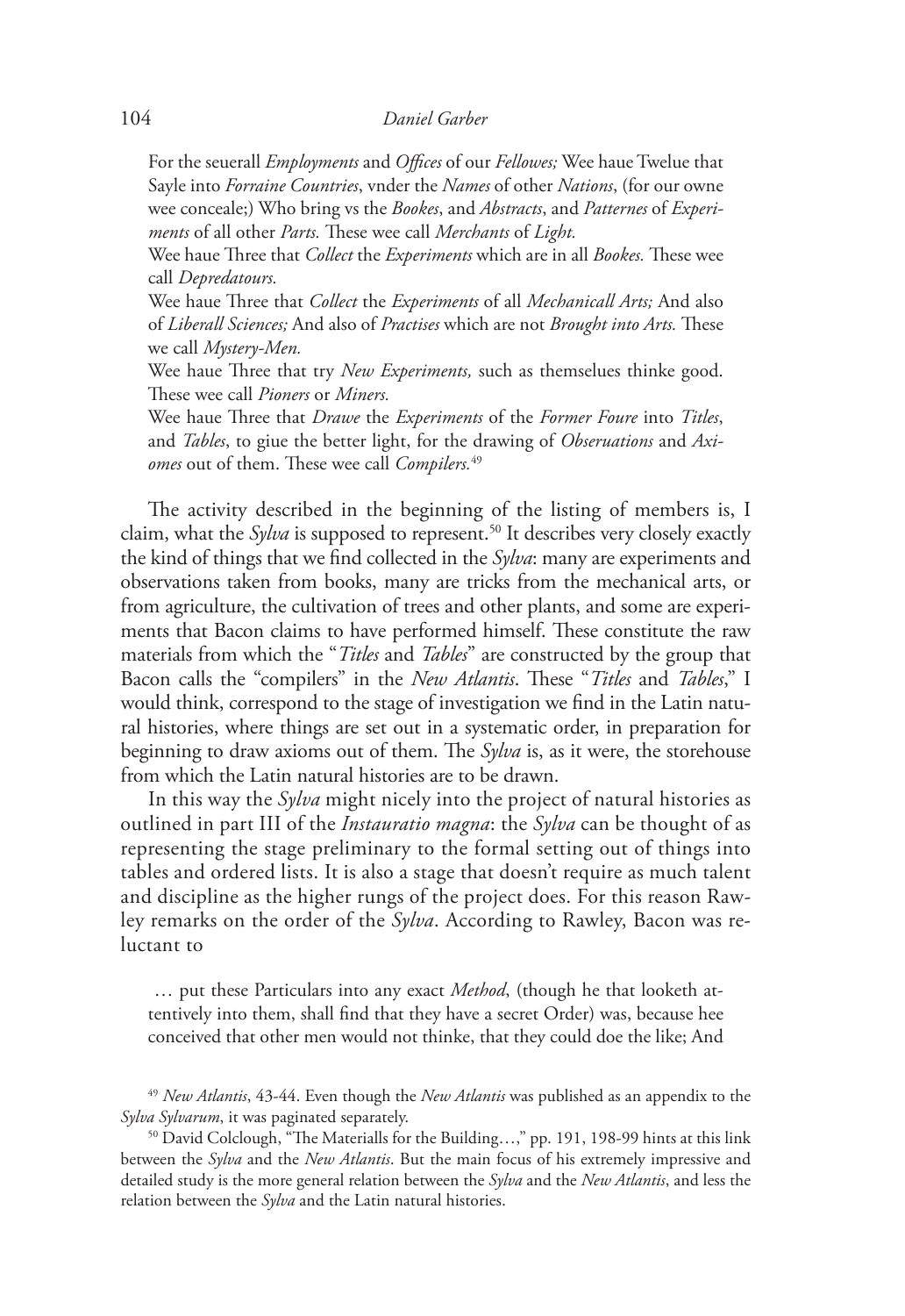so goe on with a further Collection: which if the *Method* had been Exact, many would have despaired to attaine by Imitation.<sup>51</sup>

The Latin natural histories are pretty intimidating to a neophyte: they are comprehensive and extensive and carefully organized. They are also not where a natural historian would begin investigation: they represent a later stage of the project, where, drawing on less rigorously organized collections of observations, experiments, and other diverse materials, such as we find in the *Sylva*, the "compiler" puts together his lists. Unlike the Latin natural histories, which are models of what a semi-finished project would look like, the *Sylva* is a model for the neophyte natural historian about how things look when you first start out.

But even this beginning stage is not completely free-form. For example, I agree with commentators who have noted that the *Sylva* is, in a way, guided by *experientia literata*: Bacon knows where he is going with the contents of the *Sylva*, and the material is often (though not always) guided by the goal of collecting material suitable for arranging into the appropriate lists and tables. There are moments where you can almost see the grid-lines of the Baconian tables behind the organization of experiments in the *Sylva*. 52 And, at the same time, it is obvious why such a collection of preliminary experiments could appeal to the less-learned reader, and stimulate them to go off and do their own investigations.

But, at the same time, understood in this way, it is clear how the apparent jumble of observations, experiments, and comments that make up the *Sylva Sylvarum* could fit squarely into the project of the *Instauratio magna*, the first steps toward the Latin natural histories that constitute the true models for the natural and experimental histories that are at the core of Bacon's project.<sup>53</sup>

<sup>52</sup> See, e.g., *Sylva*, expts. 115ff, where Bacon gives instances of motion that are not accompanied by sound. This suggests very strongly the table of absence found in *Novum organum* II.12.

53 I would like to thank the members of the seminars on the *Sylva Sylvarum* at Princeton University in April 2009 and again in May 2012. I would also like to thank the participants in the conference in Bucharest in May 2013, where this paper was first presented. Kathryn Murphy read an earlier version of the paper and sent valuable comments, for which I am very grateful. I also received a number of very helpful comments from two anonymous referees for this journal. I would like to thank them for the care with which they read my essay; they saved me from a number of embarrassing gaffs. But special thanks go to Dana Jalobeanu, who first stimulated my interest in Bacon's thought, and continues to inspire me to work on these topics, along with her very impressive group of students, the Bucharest Baconian Mafia, including especially Laura Georgescu and Doina-Cristina Rusu. I am especially indebted to her for her generous comments on an earlier and very imperfect draft of this paper.

<sup>51</sup> *Sylva*, "To the Reader".